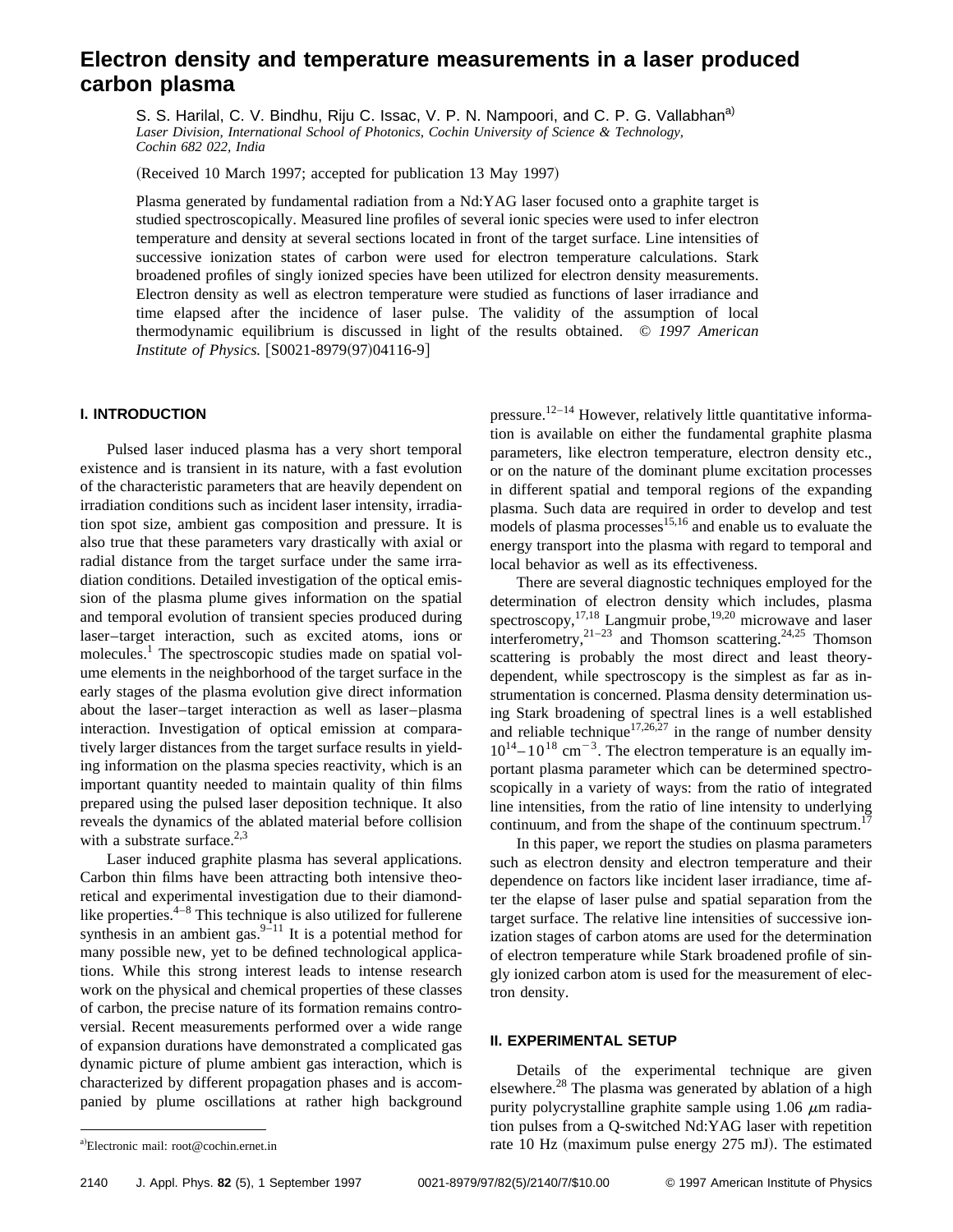laser spot size at the target was 200  $\mu$ m. The target in the form of a disc  $(25 \t{mm}$  diameter and  $5 \t{mm}$  thickness) is placed in an evacuated chamber provided with optical windows for laser irradiation and spectroscopic observation of the plasma produced from the target. During these studies the pressure inside the vacuum chamber is kept at  $\sim 10^{-4}$ mbar. The target was rotated about an axis parallel to the laser beam to avoid nonuniform pitting of the target surface. The bright plasma emission was viewed through a side window at right angles to the plasma expansion direction. The section of the plasma was imaged onto the slit of a 1 m monochromator (Spex, model 1704, grating with 1200 grooves per mm blazed at 500 nm, maximum resolution 0.05 nm), with entrance and exit slits are kept parallel to the target surface, using appropriate collimating and focusing lenses so as to have one to one correspondence with the sampled area of the plasma and the image. The recording was done by using a thermoelectrically cooled Thorn EMI photo multiplier tube, which was coupled to a boxcar averager/gated integrator (Standford Research Systems, SRS 250). The averaged output from the boxcar averager was fed to a chart recorder, which for the present study averaged out intensities from 10 pulses. For Stark broadening studies, the resolution of the monochromator was kept at its maximum by keeping the entrance and exit slit widths at a minimum  $(3 \text{ and } 6 \mu \text{m})$ .

#### **III. RESULTS AND DISCUSSION**

One of the most powerful spectroscopic techniques to determine the electron density with reasonable accuracy is by the measurements of the Stark broadened line profile of an isolated atom or singly charged ion.<sup>17,29,30</sup> For the estimation of electron density, the Stark broadened profile of C II transition at 392 nm  $(3p^2p^0-4s^2S)$  is charted keeping the monochromator at its maximum resolution. Three broadening mechanisms are likely to contribute significantly to linewidths observed in plasmas produced during pulsed laser ablation viz., Doppler broadening, resonance pressure broadening and Stark broadening. For ablation in vacuum, where ablated species exhibit high expansion velocities, one of the dominant contributions to spectral line broadening is Doppler broadening, which is due to different Doppler shifts (i.e.,  $\Delta\lambda = \lambda v_z/c$  experienced by the species in different regions of the plume having different velocity components  $v<sub>z</sub>$  in the direction of observation. Since the expansion velocities of the C II ions are found<sup>14</sup> to be  $\sim 10^6$  cm s<sup>-1</sup>, which corresponds to Doppler linewidths full width half maximum (FWHM)  $\sim$  0.13 A<sup>0</sup>, the effect due to Doppler broadening can be ignored. The pressure broadening is proportional to the ground state number density of the corresponding species and transition oscillator strength. As only a small transition oscillator strength has been reported<sup>17</sup> for C II at 392 nm  $(0.134)$ , the resonance broadening part can be safely neglected. Stark broadening of spectral lines in plasmas results from collisions with charged species resulting in both a broadening of the line and a shift in the peak wavelength.

The FWHM of the Stark broadened lines  $\Delta\lambda_{1/2}$  is related to the electron density by the expression $17$ 



FIG. 1. Typical Stark broadened profile of C II transition  $(3p^2p^0 - 4s^2s)$  at 392 nm for 1.06  $\mu$ m radiation at a distance 6 mm from the target. The dotted line represents the Lorentzian fit. Full width half maxima (FWHM) of these spectra were used for the estimation of electron density.

$$
\Delta \lambda_{1/2} = 2 W \left( \frac{n_e}{10^{16}} \right) + 3.5 A \left( \frac{n_e}{10^{16}} \right)^{1/4}
$$

$$
\times \left( 1 - \frac{3}{4} N_D^{-1/3} \right) W \left( \frac{n_e}{10^{16}} \right) A^0,
$$
(1)

where *W* is the electron impact parameter which can be incorporated to different temperatures;<sup>17</sup>  $\hat{A}$  is the ion broadening parameter, and  $N_D$  the number of particles in the Debye sphere. The first term on the right side of Eq.  $(1)$  represents the broadening due to electron contribution and the second term is the ion correction factor. For nonhydrogenic ions Stark broadening is predominantly by electron impact. Since the perturbations caused by ions is negligible compared to electrons, the ion correction factor can safely be neglected. Therefore Eq.  $(1)$  reduces to

$$
\Delta\lambda_{1/2} = 2W\left(\frac{n_e}{10^{16}}\right)A^0.
$$
\n(2)

Typical Stark broadened line profile is approximately Lorentzian and the experimental results shown here in Figure 1 fits fairly well with a typical Lorentzian profile.

Relative line intensities from the same element and ionization state usually do not provide accurate temperatures. The principal reason for this is the relatively small separation between the upper levels of two lines. Considerable improvement in sensitivity can be obtained by selecting lines from successive ionization stages of the same element, because the effective energy difference is now enhanced by the ionization energy, which is much larger than the thermal energy. In local thermodynamic equilibrium (LTE), the ratio of such line intensities is given by  $17$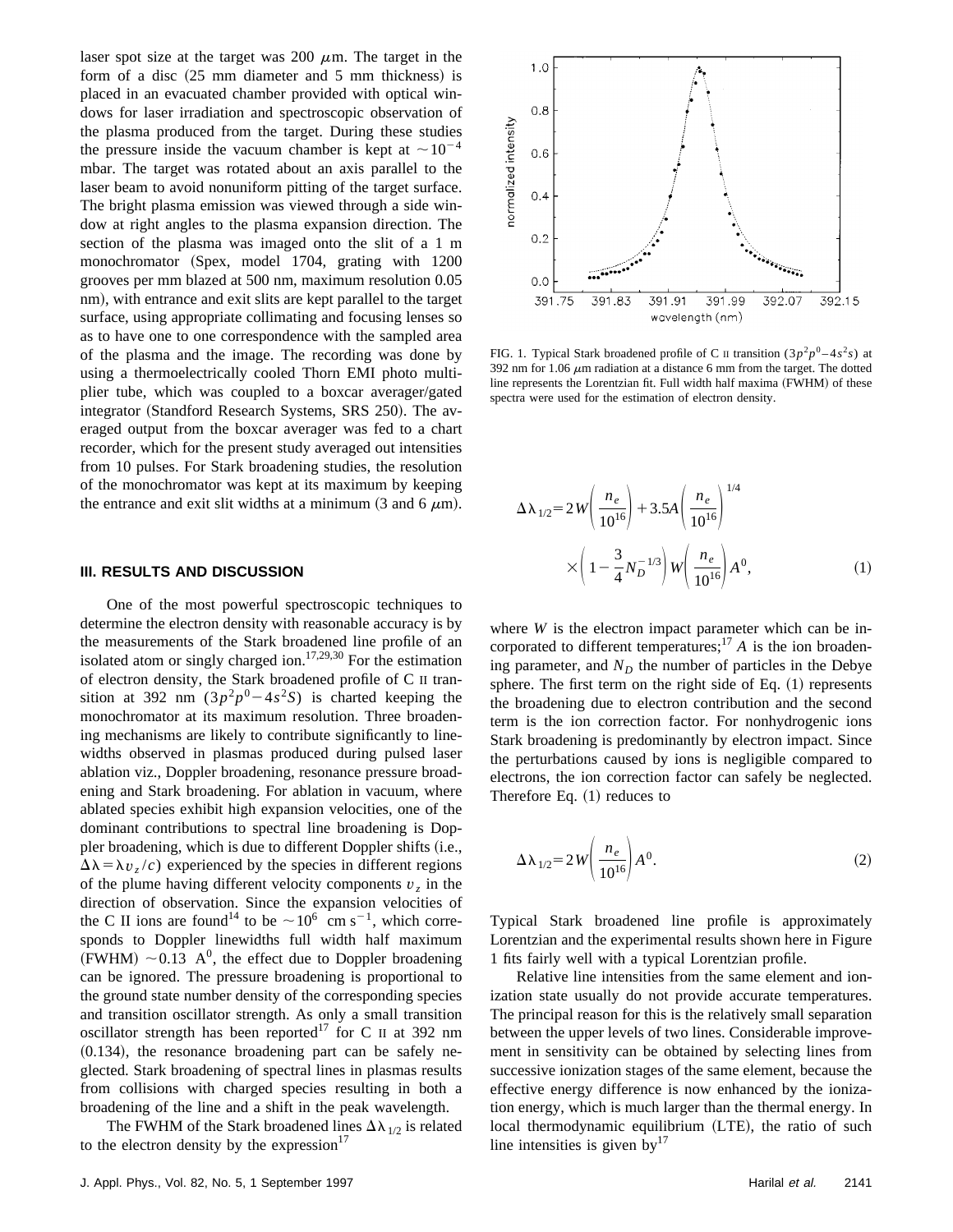$$
\frac{I'}{I} = \left(\frac{f'g'\lambda^3}{f g \lambda'^3}\right) (4\pi^{3/2} a_0^3 n_e)^{-1} \left(\frac{kT_e}{E_H}\right)^{3/2}
$$

$$
\times \exp\left(-\frac{E' + E_\infty - E - \Delta E_\infty}{kT}\right),\tag{3}
$$

where the primed symbols represent the line of the atom with higher ionization stage, *f* is the oscillator strength, *g* is the statistical weight,  $a_0$  is the Bohr radius,  $E_H$  is the ionization energy of the hydrogen atom, *E* the excitation energy, and  $\Delta E_\infty$  is the correction to the ionization energy  $E_\infty$  of the lower ionization stage due to plasma interactions.

The correction factor in the ionization energy is given by

$$
\Delta E_{\infty} = 3z \frac{e^2}{4\pi\epsilon_0} \left(\frac{4\pi n_e}{3}\right)^{1/3},\tag{4}
$$

where  $z = 2$  for the lower ionization state.

For the evaluation of  $T_e$  we make use of line intensities corresponding to the lines at 464.7 nm and 569.6 nm of C III and 392 nm and 407.4 nm lines of C II. The spectroscopic constants of these spectral lines are taken from Ref. 17.

#### **A. Spatial dependence**

The plasma represents a heated high pressure gas kept in a region of small dimensions which later on, is allowed sudden expansion into the surrounding vacuum. In a laser produced plasma the preferential vaporization of the evaporated material is always found to be in a direction perpendicular to the target surface, irrespective of the angle of incidence of laser beam. Measurements were performed in carbon plasma generated in these experiments at different distances and various irradiance levels. Line shape analyses were repeated at different distances from the target surface which provides a direct indication of space evolution of electron density giving an insight into the basic ionization processes taking place in the pulsed laser ablation.

When the laser is focused onto the carbon target, which is placed in a vacuum due to density gradients in the plasma, a rapid expansion takes place. The estimations of electron temperature and density of the laser produced carbon plasma were carried out here for distances up to 12 mm from the target surface in a time integrated manner. The spatial dependence of electron temperature and electron density of the carbon plasma are given in Figures 2 and 3. The temperature and density show a decreasing behavior with distance. With increasing separation from the target surface, the electron temperature falls from 2.43 eV at 1 mm to 1.6 eV at 11 mm while electron density decreases from  $2.1 \times 10^{17}$  cm<sup>-3</sup> at 1 mm to  $1\times10^{17}$  cm<sup>-3</sup> at 11 mm. These results are consistent with the recently reported values of such quantities. $31,32$ 

The variation of electron temperature with distance  $(z)$ perpendicular to the target surface shows a  $z^{-0.1}$  dependence. For these studies time integrated intensities were used and the value of  $T_e$  presented at different distances from the target should be regarded as indicative of the average conditions occurring in an Nd:YAG laser induced carbon plasma, rather than defining the conditions at a particular stage of its evolution.



FIG. 2. The variation of electron temperature as a function of distance  $(z)$ from the target surface. The dotted line represents  $z^{-0.1}$  fit (laser irradiance used 50 GW  $\text{cm}^{-2}$ ).

The density gradients of the plasma at a point *z* at any time  $t$  can be expressed as  $33,34$ 

$$
n_e(z,t) = n_0(t) \left( 1 - \frac{z}{Z(t)} \right),\tag{5}
$$

where  $n_0$  is the density at the center of the laser irradiated spot  $(z = 0)$  at time *t*, the *z* coordinate is directed perpendicular to the target and  $Z(t)$  refer the spatial coordinate of the leading edge of the plasma.

According to Eq.  $(5)$ , the electron density decreases linearly with distance from the target surface. However, in actual practice the density gradient does not decrease linearly. The variation of  $n_e$  as a function of distance follows approximately a  $1/z$  law at short distances, indicating that the initial



FIG. 3. Electron density of the graphite plasma as a function of distance from the target surface. The dotted line represents  $1/z$  curve (laser irradiance used 50 GW  $cm^{-2}$ ).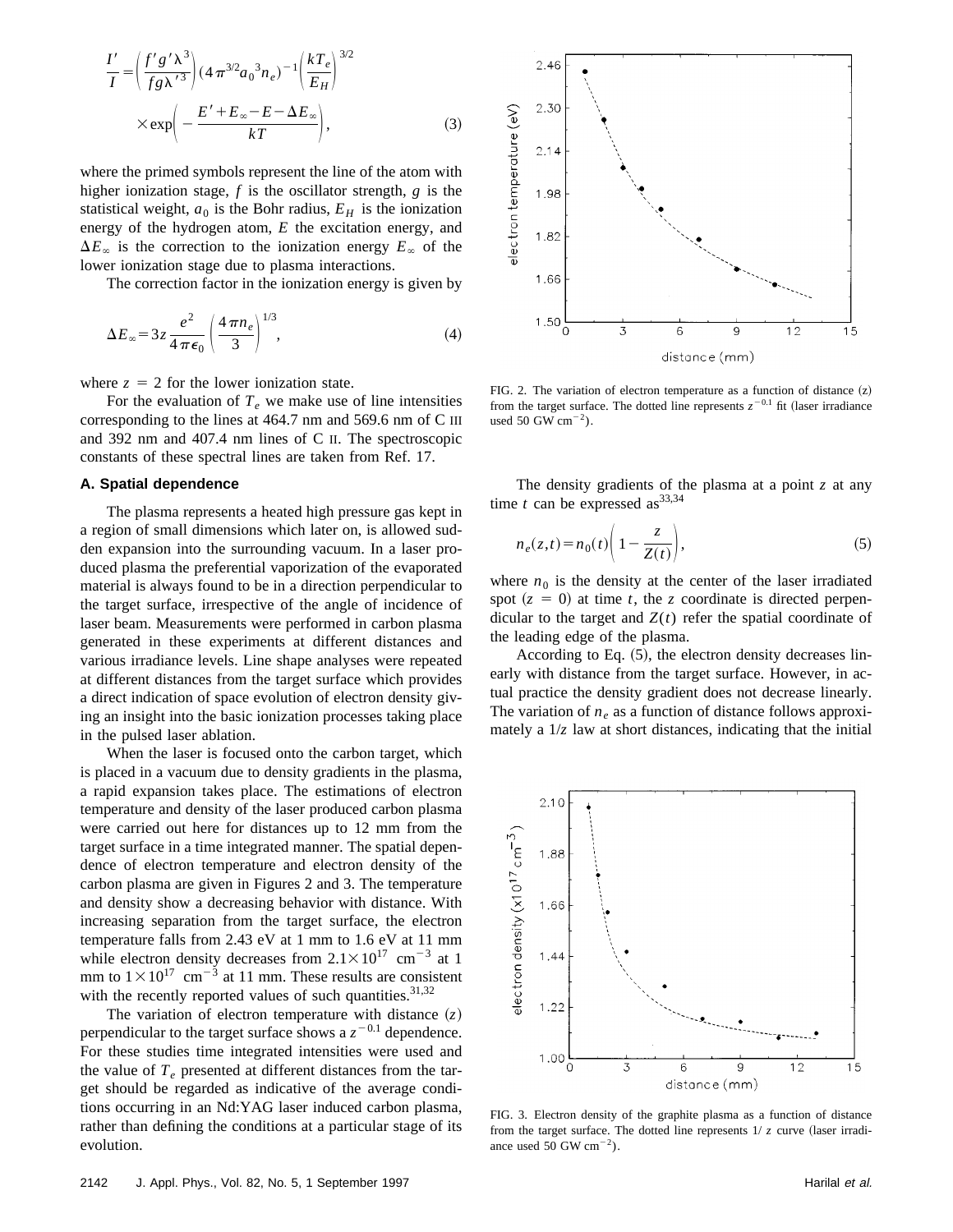

FIG. 4. Electron temperature of the expanding plasma as a function of time (distance 3 mm; laser irradiance 50 GW  $cm^{-2}$ ).

expansion of the electron gas is one dimensional, in good agreement with the predictions of the plume expansion model given by Singh and Narayan.<sup>34</sup>

#### **B. Time dependence**

The temporal evolution of electron temperature and electron density are of prime importance, since many kinetic reaction rates depend directly or indirectly on these parameters. The experimentally measured variations of temperature and density of the laser generated carbon plasma with time are given in Figures 4 and 5, respectively. For these studies the boxcar gate width was set at 10 ns. An initial electron temperature of about 3.6 eV and density of about  $4\times10^{17}$  cm<sup>-3</sup> were observed.



FIG. 5. Electron density of the expanding plasma as a function of time (distance 3 mm; laser irradiance 50 GW  $cm^{-2}$ ).

At shorter times  $(< 100 \text{ ns}$ , the line to continuum ratio is so small and the temperature measurement is very sensitive to errors in setting the true continuum level. This problem is particularly acute for time up to 100 ns. For times  $>100$  ns, the line to continuum ratios are within reasonable limit, interference with the continuum measurement is not severe and the values of  $T_e$  shown in the figure should be reliable.

Initially the plasma expands isothermally within the time of the duration of the laser pulse. After the termination of the laser pulse, the plasma expands adiabatically.<sup>33</sup> During this expansion the thermal energy is converted into kinetic energy and the plasma cools down rapidly. An adiabatic expansion of the plasma occurs, when the temperature can be related to the dimensions of the plasma by the adiabatic thermodynamic relation

$$
T[X(t)Y(t)Z(t)]^{\gamma - 1} = \text{constant},\tag{6}
$$

where  $\gamma$  is the ratio of specific heat capacities at constant pressure and volume,  $X(t)$ ,  $Y(t)$  and  $Z(t)$  are the dimension of the expanding plasma in the three mutually orthogonal directions.

It is noted that within 300 ns after the laser pulse the temperature drops from 3.6 eV to 2.2 eV while the density falls from  $3.6\times10^{17}$  cm<sup>-3</sup> to  $1.5\times10^{17}$  cm<sup>-3</sup>. In the early stages of plasma evolution the electron temperature is high and it varies very rapidly. When the time is greater than 300 ns, the electron temperature of the plasma is reduced to about  $\sim$  2 eV. But afterwards the temperature gets stabilized for a period up to  $\sim$  2000 ns. As seen from the adiabatic equation of state, the rate of decrease of temperature strongly depends on the specific heat ratio  $\gamma$ . However, in actual practice (as shown in Figure 3) the temperature decreases more slowly than predicted by the adiabatic equation due to preferential expansion of the plasma in one dimension during initial stages. But, 300 ns after the initiation of the plasma the temperature begins to decrease more slowly due to the energy released by the recombinations which compensate the cooling due expansion processes. The variation of electron temperature with time (*t*) for 1.06  $\mu$ m radiation shows  $t^{-2}$  dependence which is in accordance with the theoretical adiabatic expansion model by Rumsby and Paul. $35$  The electron density has been found to decay with a dependence *ne*  $\propto t^{-2}$  rather than the reported theoretical  $n_e \propto t^{-3}$ . Such discrepancies from the  $t^{-3}$  has been noted by others also.<sup>35</sup>

#### **C. Effect of laser irradiance**

The nature and characteristics of the laser produced plasma strongly depend on the laser irradiance. Figures 6 and 7 give variation of electron temperature and density of the laser produced graphite plasma with respect to laser irradiance at a distance 3 mm from the target surface. Time integrated line intensities were used for these calculations. As laser irradiance increases from 21 GW  $cm^{-2}$  to 64 GW  $cm^{-2}$ , the electron temperature increases from 1.29 eV to 2.15 eV, and saturates at higher irradiance levels, while electron densities vary from  $1\times10^{17}$  cm<sup>-3</sup> to  $1.6\times10^{17}$  cm<sup>-3</sup> and then saturate. The saturation in  $T_e$  and  $n_e$  at higher irradiance conditions is expected to be due to plasma shielding,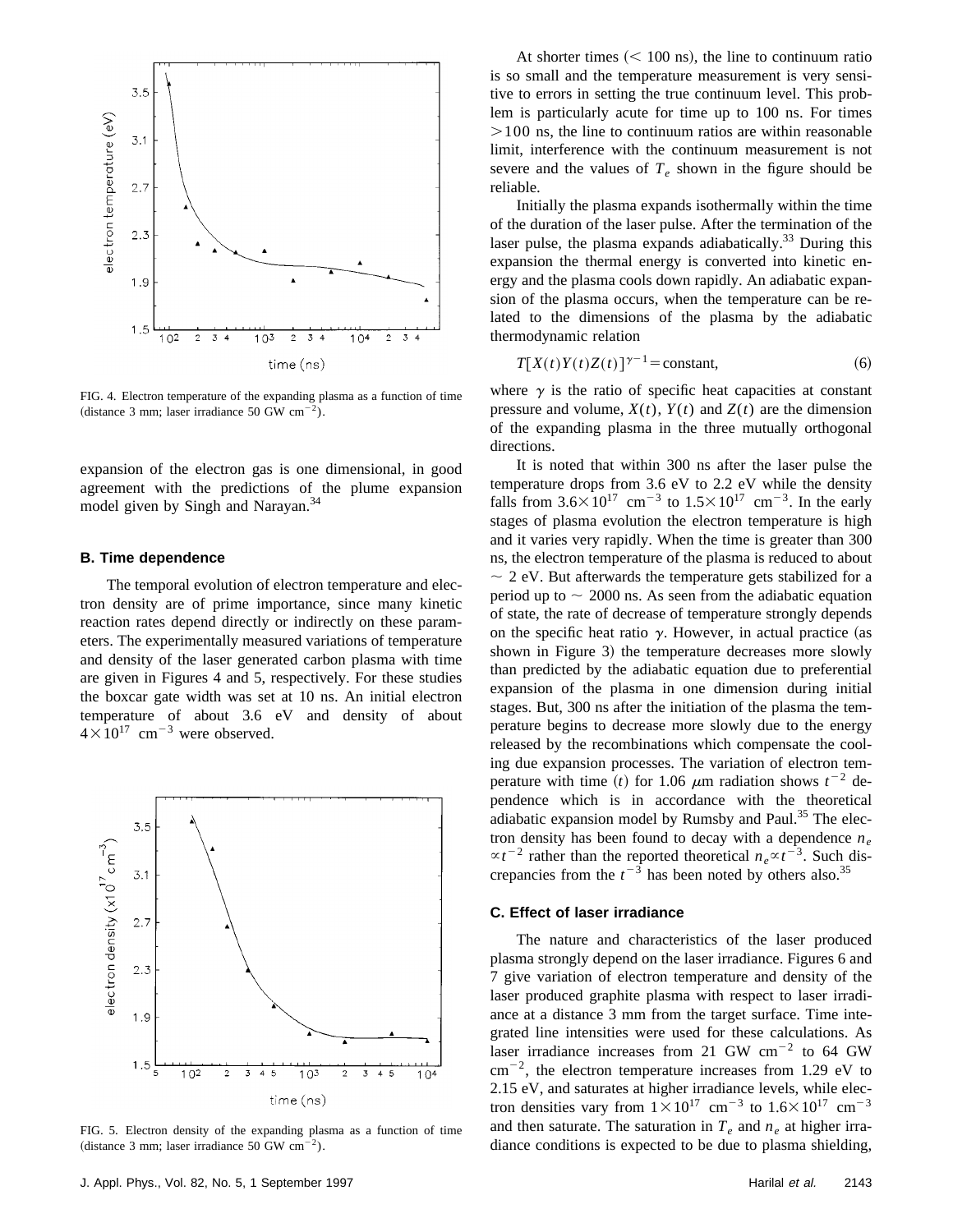

FIG. 6. The variation of electron temperature with laser irradiance (distance 3 mm!.

i.e., absorption and/or reflection of the laser photons by the plasma itself.<sup>36</sup> The reflection of the incident laser photon depends on the plasma frequency  $v_p$ , which should be lower than the laser frequency. For the Nd:YAG laser, its fundamental wavelength  $(1.06 \mu m)$  corresponds to a frequency  $v_l$ =2.828×10<sup>14</sup> Hz. The plasma frequency is given by  $\nu_p = 8.9 \times 10^3 n_e^{0.5}$ , where  $n_e$  is the electron density. Calculations show that with  $n_e \sim 10^{17}$  cm<sup>-3</sup>,  $\nu_p = 6.5 \times 10^{12}$  Hz, which is much smaller than the laser frequency. So the energy losses due to reflection of Nd:YAG laser beam from the plasma can be assumed to be insignificant.

The two dominant mechanisms responsible for plasma absorption at these laser irradiance levels used in our work are inverse bremsstrahlung and photoionization. Inverse bremsstrahlung absorption  $\alpha_{ib}$  via free electrons is approximated  $bv^{30}$ 



FIG. 7. The variation of electron density with laser irradiance (distance 3 mm).



FIG. 8. The estimated absorption depth (at 1.06  $\mu$ m) of graphite vapor plume for inverse bremsstrahlung.

$$
\alpha_{ib}(\text{cm}^{-1}) = 1.37 \times 10^{-35} \lambda^3 n_e^2 T_e^{1/2},\tag{7}
$$

where  $\lambda$  is the wavelength of the laser photons in  $\mu$ m. The absorption due to inverse bremsstrahlung at different laser irradiance levels is shown in Figure 8. It is noted that the absorption due to inverse bremsstrahlung is negligibly small at low irradiance levels and increases exponentially with increasing laser irradiance and saturates at higher irradiance levels.

Absorption via photoionization can be estimated with Kramer's formula and absorption coefficient $37,38$ 

$$
\alpha_{pi} = \sum_{n} 7.9 \times 10^{18} \left( \frac{E_n}{h v_l} \right)^3 \left( \frac{1}{E_n} \right)^{1/2} N_n, \tag{8}
$$

where  $E_n$  and  $N_n$  are the ionization energy and number density of the excited state *n*; *h* is Plank's constant,  $v_l$  is laser frequency; *I* is ionization potential of the ground state atom. The absorption coefficient of photoionization is obtained by summing up all the excited states whose ionization energies are smaller than the laser photon energy. Since the excitation potentials of atomic transitions of carbon atoms are much greater than the photon energy of the pump used  $(1.17 \text{ eV})$ , direct photoionization by the absorption of a laser photon is ruled out. The only possibility for this type of ionization to happen is by the simultaneous absorption of a number of photons.

The ionization rate in the case of photoionization is given by $39$ 

$$
W_n = \omega_0 n_e^{3/2} \left( \frac{\xi_{os}}{I_i} \right)^p,
$$
\n(9)

where  $p = I_i/\hbar \omega_0$  is the number of photons absorbed and  $\xi_{os}$ is the electron oscillation energy which is given by

$$
\xi_{os} = 0.093\lambda^2 I(\text{eV}),\tag{10}
$$

where *I* is the power density used for the ablation (W  $cm^{-2}$ ). Since the ionization rate depends on number of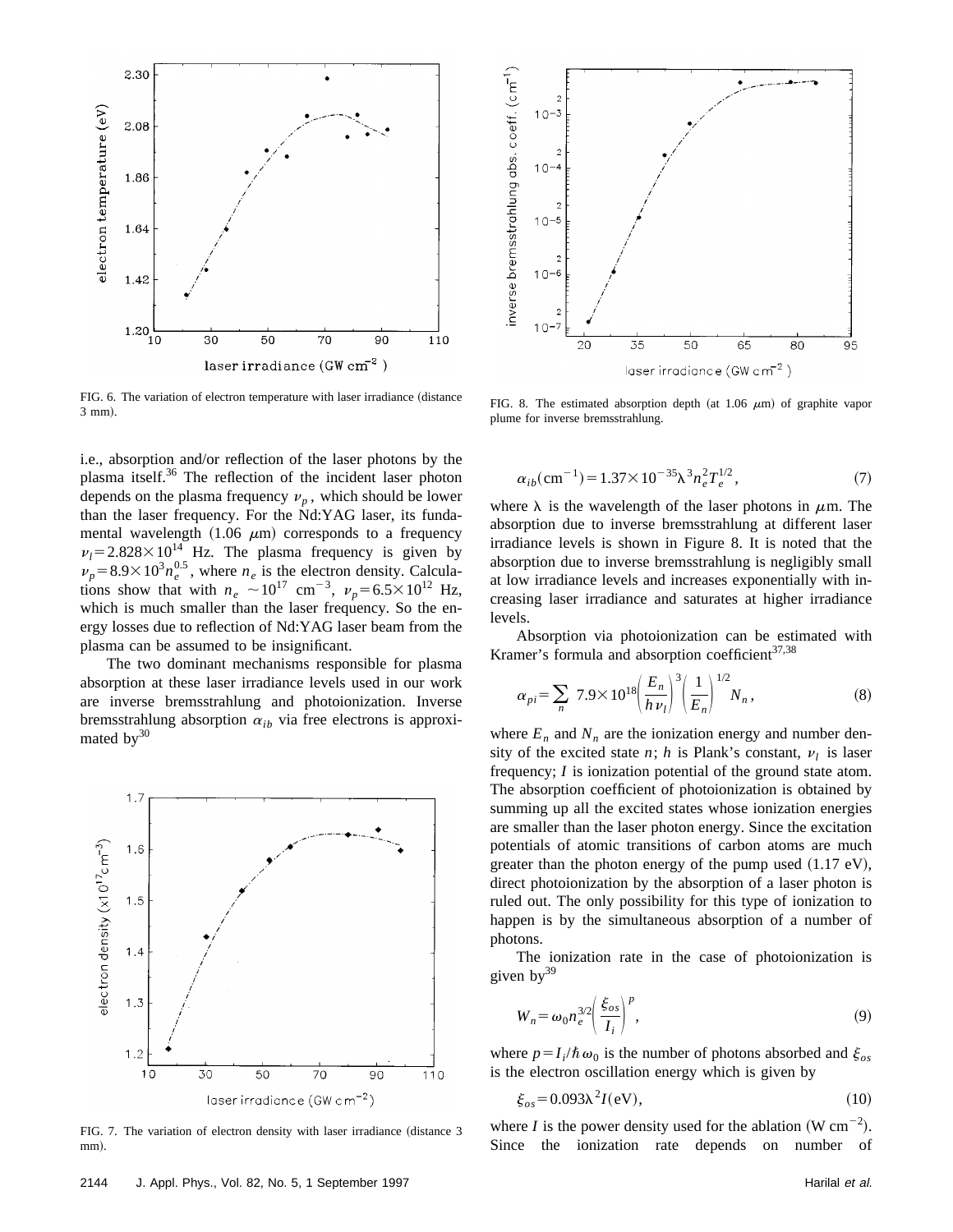

FIG. 9. Variation of logarithm of the ion emission intensity of singly and doubly ionized species of carbon with laser irradiance.  $(+)$  C II transition  $(3p^2p^0 - 4s^2S)$  at 392 nm and ( $\bullet$ ) C III transition  $(3p^1P^0 - 3d^1D)$  at 580.1 nm.

absorbed quanta *p* and the laser irradiance through  $\xi_{os}$ , the slope of the log–log plot between laser irradiance and emission intensity will be a direct measure of the number of photons involved in this process. Figure 9 gives such a plot for C II and C III ionic species from the laser produced carbon plasma. One can see that the intensity of the line grows as  $I^p$ , where  $p = 10$  for C II and  $p = 9$  for C III, which are in good agreement with the photon energy used in the present experiment and the first ionization potential of carbon atoms  $(11.3$  $eV$ ). The mismatch observed in the case of C III ions implies that along with photoionization, other processes like impact ionization and direct generation of the species at higher energy states also take place and these processes may be more predominant in the present case. At higher irradiance levels the exponent is close to unity and obviously the multiphoton ionization is not a dominant process in this regime. Besides photoionization, other mechanisms especially impact ionization, thermal ionization, etc. may also affect the absorption coefficient of the plasma.

The saturation in  $T_e$  and  $n_e$  at higher irradiance levels cannot be explained by considering only the prominent absorption mechanisms via inverse bremsstrahlung and photoionization. Such temperature and density behavior can be explained by assuming the formation of a self regulating regime at higher irradiances.34,40 During the incidence of the laser pulse on the target surface, we can have four separate domains which include:

- (i) unaffected bulk target,
- (ii) evaporating target surface,
- (iii) area near the target absorbing the laser beam, and
- (iv) rapidly expanding outer edge of the plasma which is transparent to the laser beam.

During isothermal expansion a dynamical equilibrium exists between the plasma absorption coefficient and rapid transfer of thermal energy into kinetic energy, which controls the isothermal temperature of the plasma. At high irradiance levels, when an appreciable amount of energy is absorbed by the plasma, a self regulating regime may form near the target surface. If the absorption of the laser photons by the plasma becomes higher due to high plasma density, the evaporation of the species from the target becomes less, which in turn decreases density of the charged species. This consequently increases the absorption of the laser photons by the target, which in turn increases the temperature of the plasma. On the other hand, when the absorption of the laser energy is less the process is reversed with similar results. It has been theoretically proved that<sup>41</sup> the density, temperature and dimensions of the plume adjust in such a manner that the plasma absorbs the same amount of laser radiation to maintain a self regulating regime. This assumption was found to be valid in laser generated plasma, where thermalization time is significantly less than the plasma expansion time, resulting in an establishment of uniform temperature in the plasma. The thermalization time  $\tau_{ei}$  of energy exchange between electron and ions during collision can be estimated from the relation<sup>37</sup>

$$
\tau_{ei} = \frac{252MT_e^{3/2}}{\ln(\Lambda)n_e},\tag{11}
$$

where

$$
\Lambda = \frac{3(kT)^{3/2}}{4(\pi n_e)^{1/2}e^3},\tag{12}
$$

where  $\ln \Lambda$  stands for the Coulomb logarithm, which involves dynamical information about ion-electron collisions, M is atomic weight. With  $n_e = 10^{17}$  cm<sup>-3</sup>,  $T_e \approx T$  (vapor temperature) = 22 000 K, the relaxation time is  $\sim$  3 fs, which is much smaller than the expansion time or pulse width of the laser beam which is of the order of few of nanoseconds.

#### **D. Local thermodynamic equilibrium (LTE)**

The calculation of  $T_e$  was carried out under the assumption that the plasma is in LTE. In a transient system, such as the plasma formed by a pulsed laser beam, LTE is said to exist if the time between collisions of the particles in the plasma is small compared with the duration over which the plasma undergoes any significant change.<sup>8</sup> When electron collisions are the major processes of de-excitation, the system is said to be at LTE. It is clear that LTE will be approached only at sufficiently large particle densities. A necessary (but not sufficient) criterion for LTE is that  $30$ 

$$
n_e \ge 1.4 \times 10^{14} T_e^{1/2} (\Delta E_{mn})^3 \text{ cm}^{-3}, \tag{13}
$$

where  $T_e$  is in eV,  $\Delta E_{mn}$  is the energy difference between upper and lower energy levels  $(in eV)$ . For the transition at 392 nm,  $\Delta E_{mn}$  = 3.16 eV, the lowest limit for  $n_e$  is  $6.3 \times 10^{15}$  cm<sup>-3</sup>. Our calculated values of  $n_e$  are much greater than this limit implying that LTE approximation for this analysis is valid.